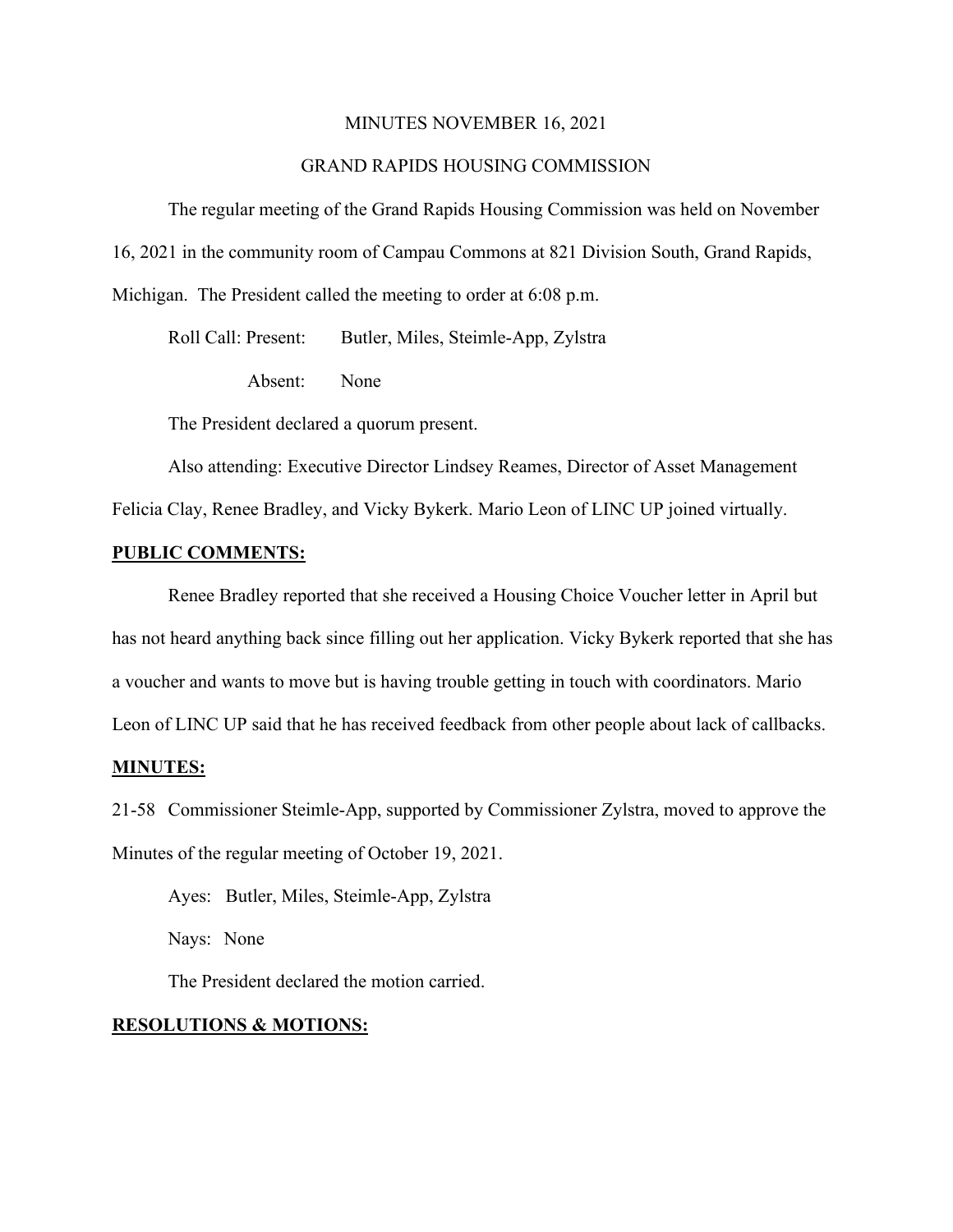1. The President presented the Commission with a copy of the resolution approving the financial statements for period ending October 31, 2021.

21-59 The following resolution was introduced and considered:

#### **Resolution to Approve Operating Statement of Income and Expenditures**

**WHEREAS**, the Operating Statement of Income and Expenditures for the period ended

**OCTOBER 31, 2021** has been prepared for and submitted to the Grand Rapids Housing

Commission; and

**WHEREAS**, the Housing Commission has reviewed the Statements; and

**WHEREAS**, the Housing Commission, in its review, has determined that the expenditures are necessary in the efficient and economical operation of the Housing Commission for the purpose of serving low income families.

## **NOW, THEREFORE, BE IT RESOLVED BY THE BOARD OF COMMISSIONERS OF**

**THE GRAND RAPIDS HOUSING** that the Operating Statement of Income and Expenditures for the period ended **OCTOBER 31, 2021** are in all respects approved.

Commissioner Steimle-App, supported by Commissioner Zylstra, moved adoption of the foregoing resolution.

Ayes: Butler, Miles, Steimle-App, Zylstra

Nays: None

The President declared the motion carried.

2. The President presented the Commission with a copy of the resolution approving Operating Budget for calendar year 2022.

21-60 The following resolution was introduced and considered: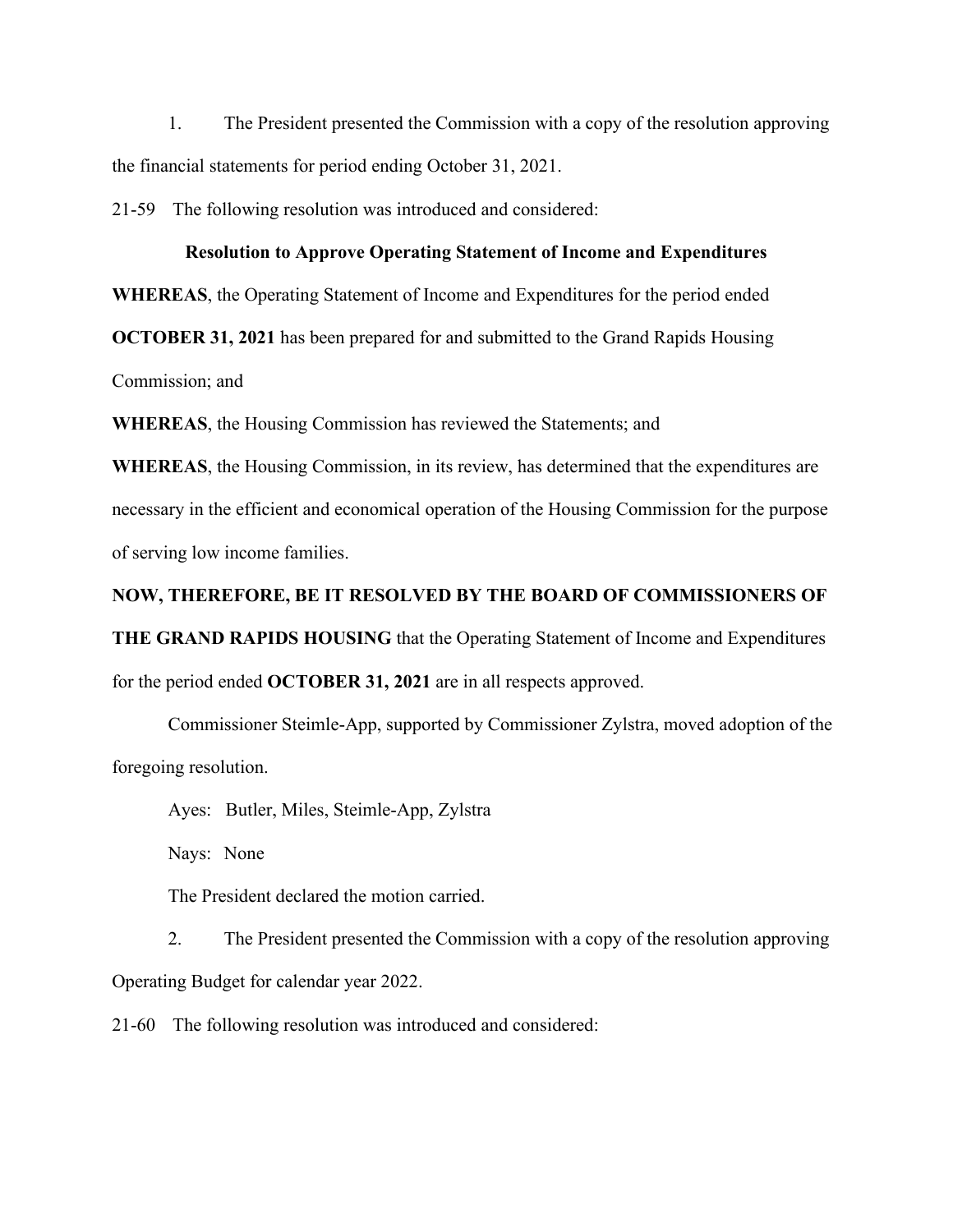**WHEREAS**, an operating budget for the fiscal year ending December 31, 2022 been prepared for and submitted to the Grand Rapids Housing Commission; and

**WHEREAS**, the Housing Commission, in its review, has determined that the proposed expenditures are necessary in the efficient and economical operation of the Housing Commission for the purpose of serving low income families.

# **NOW, THEREFORE, BE IT RESOLVED BY THE BOARD OF COMMISSIONERS OF THE GRAND RAPIDS HOUSING COMMISSION** that the proposed operating budget for the fiscal year end December 31, 2022 are in all respects approved.

Commissioner Steimle-App, supported by Commissioner Zylstra, moved adoption of the foregoing resolution.

Ayes: Butler, Miles, Steimle-App, Zylstra

Nays: None

The President declared the motion carried.

3. The President presented the Commission with a copy of the resolution approving collection losses.

21-61 The following resolution was introduced and considered:

**WHEREAS, the** Grand Rapids Housing Commission (GRHC) has certain former tenants no longer occupying a dwelling unit under the jurisdiction of GRHC that have past due accounts; and

**WHEREAS**, all reasonable means of collection of the past due accounts have been exhausted; and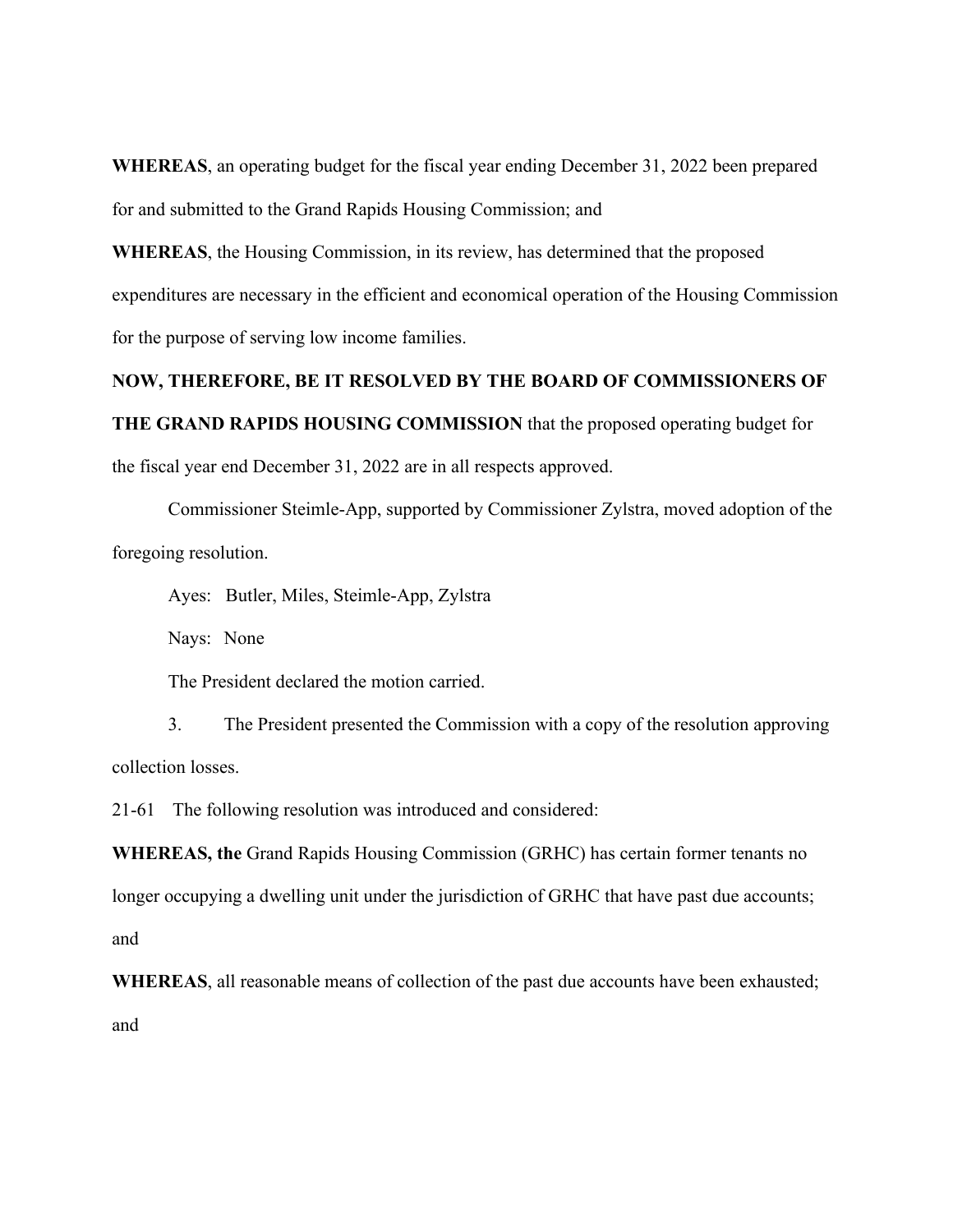**WHEREAS**, the Board of Commissioners has reviewed the proposed collection losses for months May through November 2021 in the amount of \$23,038.36.

**WHEREAS,** HUD best practices recommend that this process be completed, at a minimum, annually, GRHC is processing these bi-annually.

### **NOW, THEREFORE, BE IT RESOLVED BY THE BOARD OF COMMISSIONERS OF**

**THE GRAND RAPIDS HOUSING COMMISSION** that the Executive Director is hereby

authorized to remove the past due amounts totaling \$23,038.36 from the accounts receivable ledger and charge them to collection losses as noted in attachment "Collection Losses."

Commissioner Zylstra, supported by Commissioner Steimle-App, moved adoption of the foregoing resolution.

Ayes: Butler, Miles, Steimle-App, Zylstra

Nays: None

The President declared the motion carried.

4. The President presented the Commission with a copy of the resolution approving Antoine Court Change Order #8.

21-62 The following resolution was introduced and considered:

#### **Resolution to Approve Change Order #8**

#### **For Antoine Court Apartments Project**

**WHEREAS**, On February 20, 2020 the Housing Commission approved a Guaranteed Maximum Price (GMP) price in the amount not-to-exceed Nine Million Nine Hundred Sixty-one Thousand Five Hundred Forty-one dollars (\$9,961,541) to be paid to the Construction Manager and General Contractor, Triangle Associates, Inc., for the construction of the Antoine Court Apartments Project, and;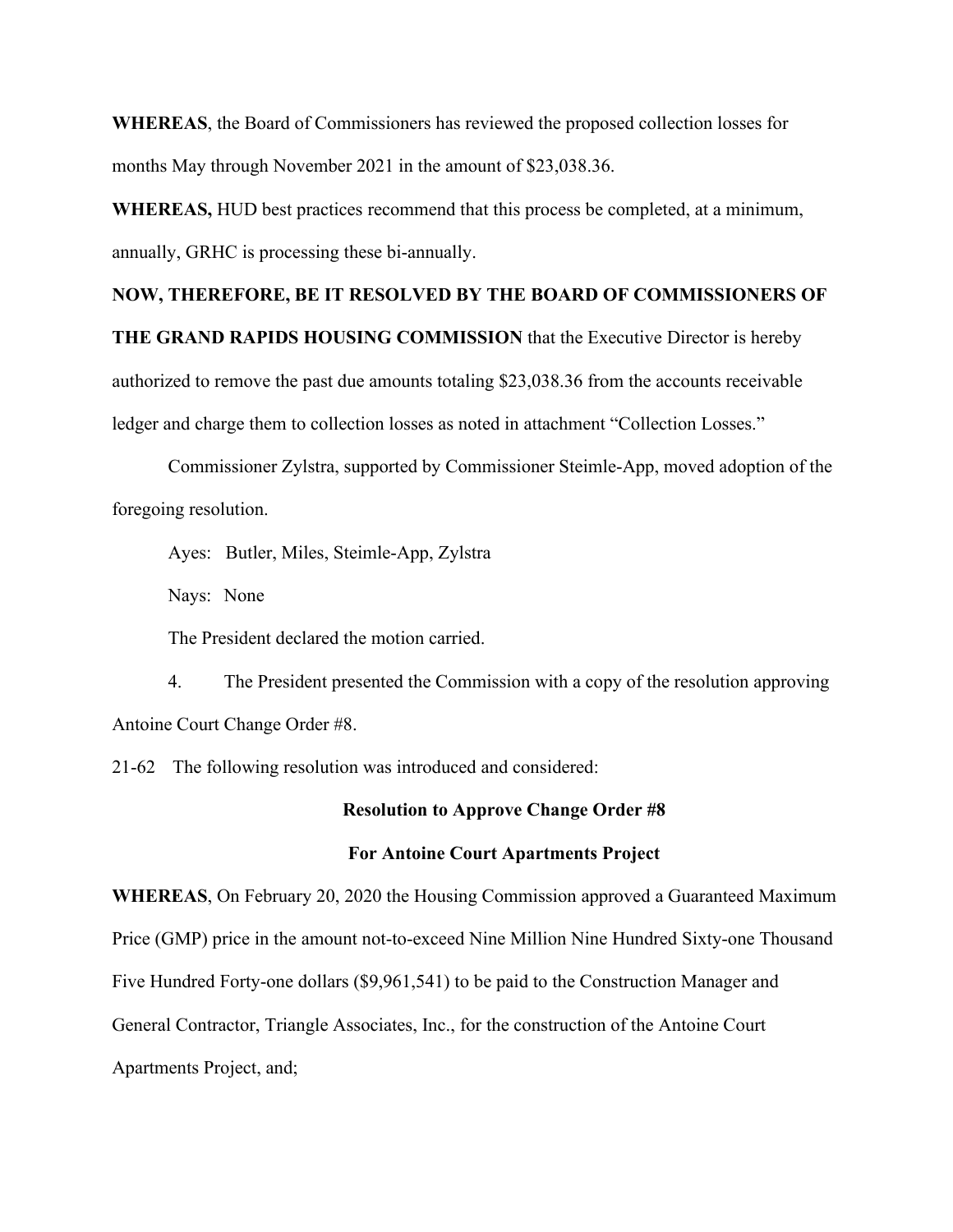**WHEREAS**, Triangle Associates, Inc. has since identified construction elements in the project which require revision due to conditions found in the field which are necessary and/or required to deliver the project in accordance with all applicable codes and standards as well as Owner requested additions, and;

**WHEREAS**, Triangle Associates, Inc. has submitted Antoine Court Apartments Change Order #08 in the amount of Thirty-seven Thousand Eight Hundred Fifty-two dollars and Forty-eight cents (\$37,852.48) for the required revisions, thereby increasing the GMP to Ten Million Three Hundred Thirty-five Thousand Thirty dollars and Fifty-one cents (\$10,335,030.51), and;

**WHEREAS**, the project architect, Isaac V. Norris and Associates, P.C., has reviewed and approved the elements contained within Change Order #08 for their applicability and price.

#### **NOW, THEREFORE, BE IT RESOLVED BY THE BOARD OF COMMISSIONERS OF**

**THE GRAND RAPIDS HOUSING COMMISSION** that Change Order #08 in the amount of Thirty-seven Thousand Eight Hundred Fifty-two dollars and Forty-eight cents (\$37,852.48) is hereby approved, and the Board of Commissioners acknowledge the increase of the GMP to Ten Million Three Hundred Thirty-five Thousand Thirty dollars and Fifty-one cents  $$10,335,030.51$ .

**BE IT FURTHER RESOLVED THAT**, the Board of Commissioners authorizes the Executive Director to execute Change Order #08 in the amount of Thirty-seven Thousand Eight Hundred Fifty-two dollars and Forty-eight cents (\$37,852.48) for the construction of the Antoine Court Apartments project.

Commissioner Steimle-App, supported by Commissioner Zylstra, moved adoption of the foregoing resolution.

Ayes: Butler, Miles, Steimle-App, Zylstra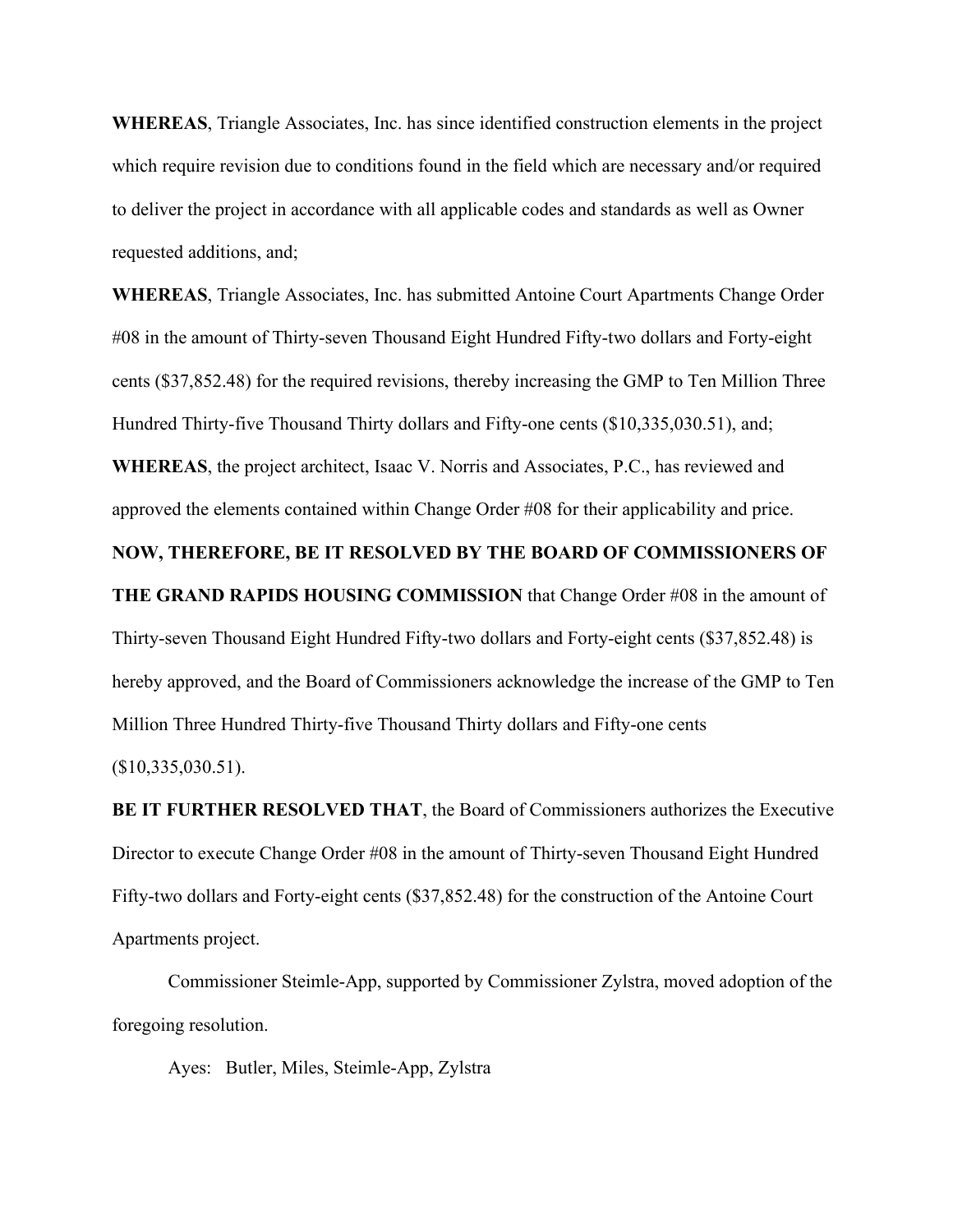Nays: None

The President declared the motion carried.

5. The President presented the Commission with a copy of the resolution approving creation of the GRHC Affordable Housing Corporation.

21-63 The following resolution was introduced and considered:

## **Resolution to Create a Michigan Non Profit Named GRHC Affordable Housing Corporation**

**WHEREAS**, the Grand Rapids Housing Commission (GRHC) has interest in multiple existing limited partnerships for purposes of acquiring, constructing, rehabilitating, developing, improving, owning, leasing, disposing and operating affordable housing;

**WHEREAS**, some of the existing limited partnerships interests will be dissolved or assigned or assumed due to the initial 15-year low income housing tax credit affordable period ending;

**WHEREAS**, specifically, Campau Commons, Mount Mercy II and Sheldon have initial 15-year periods that have or will end this year;

**WHEREAS**, GRHC must identify an entity to accept the transfer of the limited partnership interests that is not currently a general partner of the existing limited partnership;

**WHEREAS**, in consultation with GRHC legal counsel it has been determined that the creation of a new Michigan non-profit corporation named GRHC Affordable Housing Corporation is necessary to facilitate the transfer of limited partnerships;

# **NOW, THEREFORE, BE IT RESOLVED BY THE BOARD OF COMMISSIONERS OF THE GRAND RAPIDS HOUSING COMMISSION** that the Executive Director is authorized to execute actions necessary to create and establish GRHC Affordable Housing Corporation as a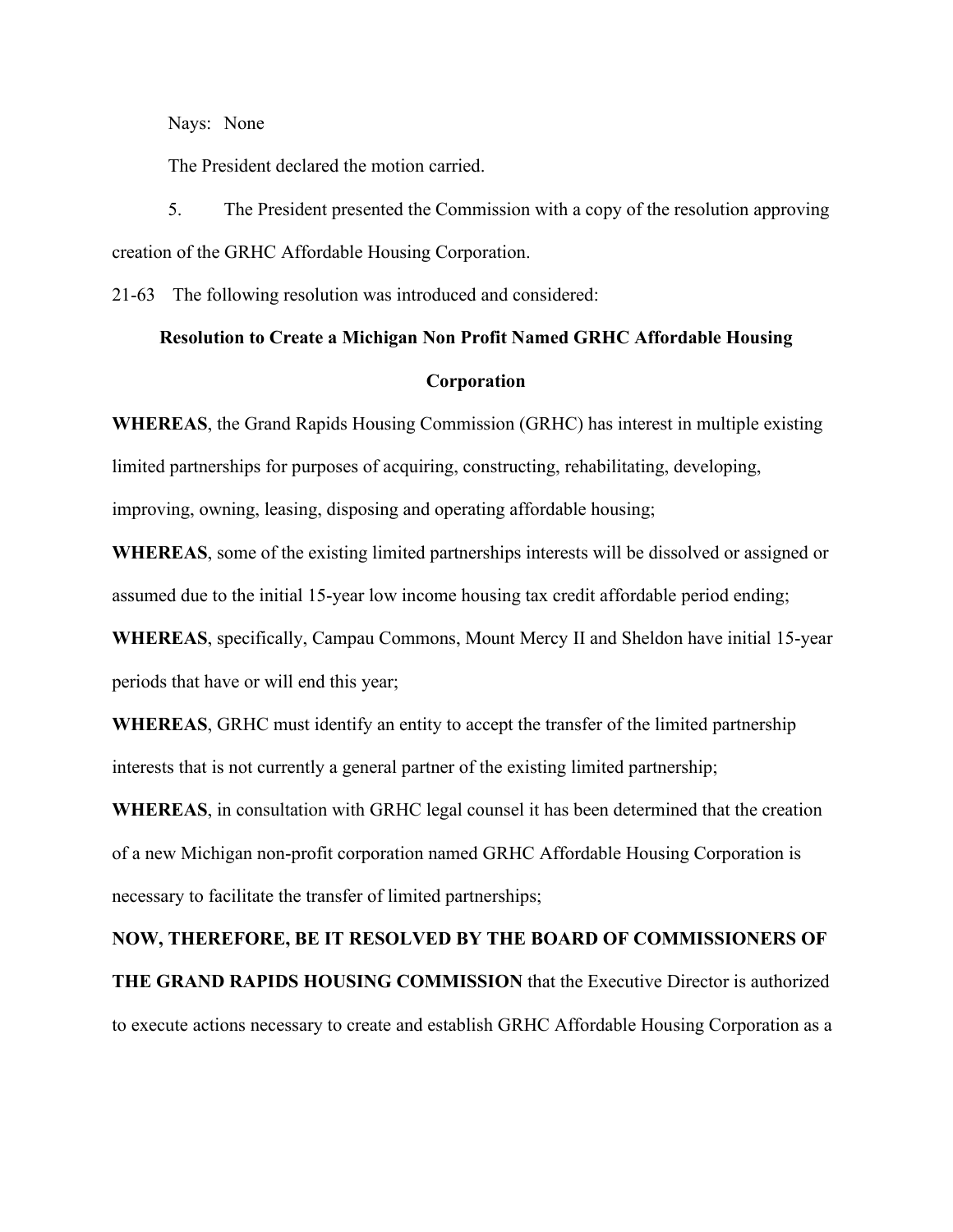Michigan non-profit corporation for purposes of acquiring, constructing, rehabilitating,

developing, improving, owning, leasing, disposing and operating affordable housing.

Commissioner Zylstra supported by Commissioner Steimle-App, moved adoption of the foregoing resolution.

Ayes: Butler, Miles, Steimle-App, Zylstra

Nays: None

The President declared the motion carried.

6. The President presented the Commission with a copy of the resolution approving transfer of Limited Partnerships.

21-64 The following resolution was introduced and considered:

# **Resolution to Authorize the Assignment/Assumption/Transfer of Exiting Limited Partnerships for Campau Commons Limited Partnership, Mount Mercy Limited Partnership II, and Sheldon Avenue Limited Partnership to GRHC Affordable Housing**

#### **Corporation, the Incoming Limited Partner**

**WHEREAS**, for Campau Commons, the LIHTC credit period ended on December 31, 2017 and the compliance period expires on December 31, 2021 and for Mount Mercy II, the credit period ended on December 31, 2015 and the compliance period ended December 31, 2019 and for Sheldon the credit period ended on December 31, 2015 and the compliance period expired on December 31, 2020;

**WHEREAS**, for the Campau Commons Limited Partnership, interest held by Great Lakes Capital Fund for Housing Limited Partnership XV and Great Lakes Capital Fund for Housing 5/3 Fund I Limited Partnership and National City Community Development 909, LLC a/k/a National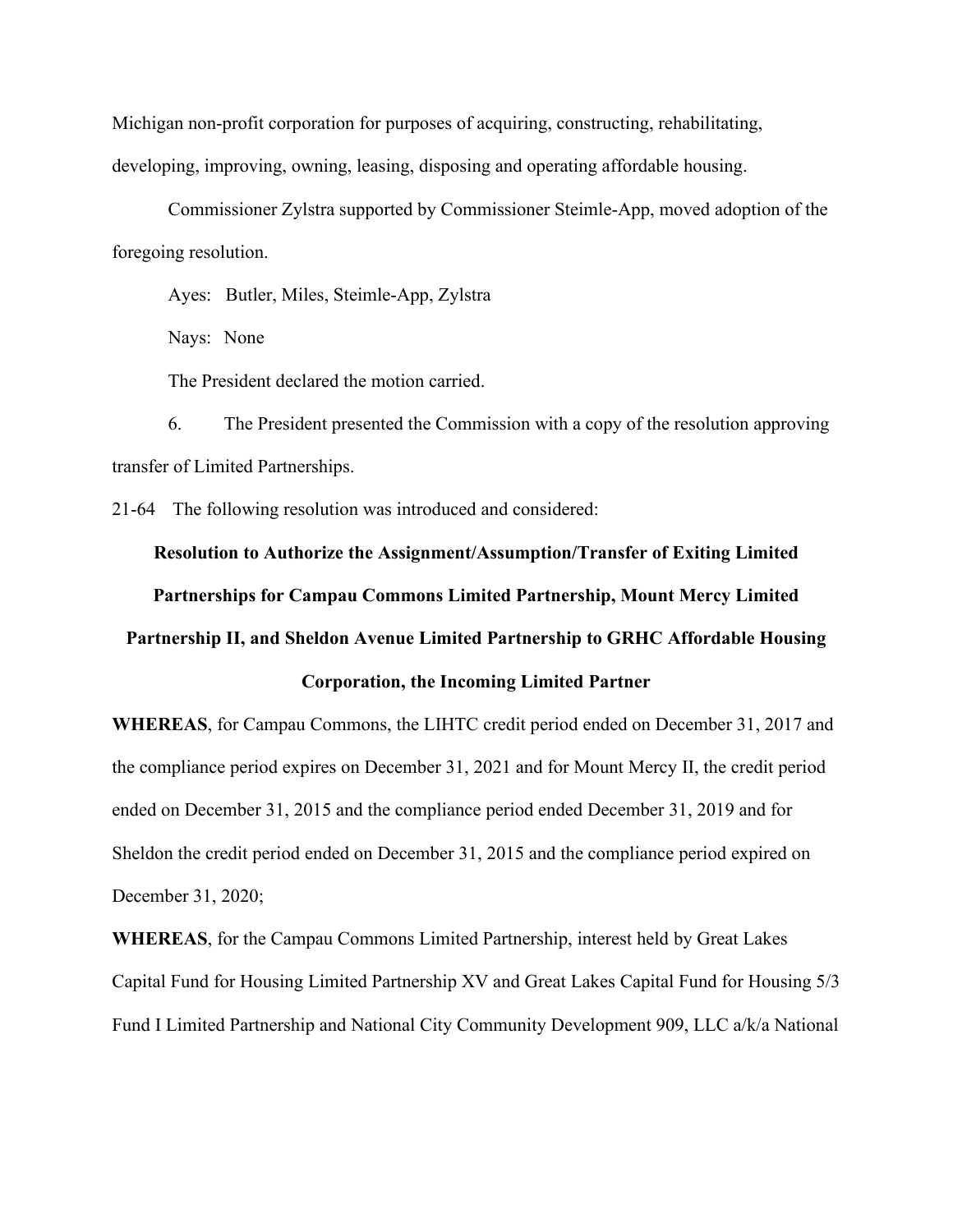City Community Development Corporation will be assigned to GRHC Affordable Housing Corporation and;

**WHEREAS**, for the Mount Mercy Limited Partnership II, interest held by Great Lakes Capital Fund for Housing 5/3 Fund I Limited Partnership and Great Lakes Capital Fund for Housing Huntington Fund I Limited Partnership will be assigned to GRHC Affordable Housing Corporation; and

**WHEREAS**, for Sheldon Avenue Limited Partnership, interest held by Great Lakes Capital Fund for Housing Limited Partnership XI and Great Lakes Capital Fund for Housing 5/3 Fund I Limited Partnership will be assigned to GRHC Affordable Housing Corporation; and

**WHEREAS**, the projects are currently eligible for transfer without recapture because the project has completed its compliance period. However, the projects will remain subject to income and rent restrictions pursuant to a Regulatory Agreement/Restrictive Covenant with the Michigan State Housing Development Authority for an additional 15 years beyond the compliance period.

**NOW, THEREFORE, BE IT RESOLVED BY THE BOARD OF COMMISSIONERS OF THE GRAND RAPIDS HOUSING COMMISSION** that the Executive Director is authorized to execute actions necessary to facilitate the assignment, assumption and transfer of the exiting limited partnerships to the incoming limited partner, GRHC Affordable Housing Corporation.

Commissioner Zylstra supported by Commissioner Miles, moved adoption of the foregoing resolution.

Ayes: Butler, Miles, Steimle-App, Zylstra Nays: None The President declared the motion carried.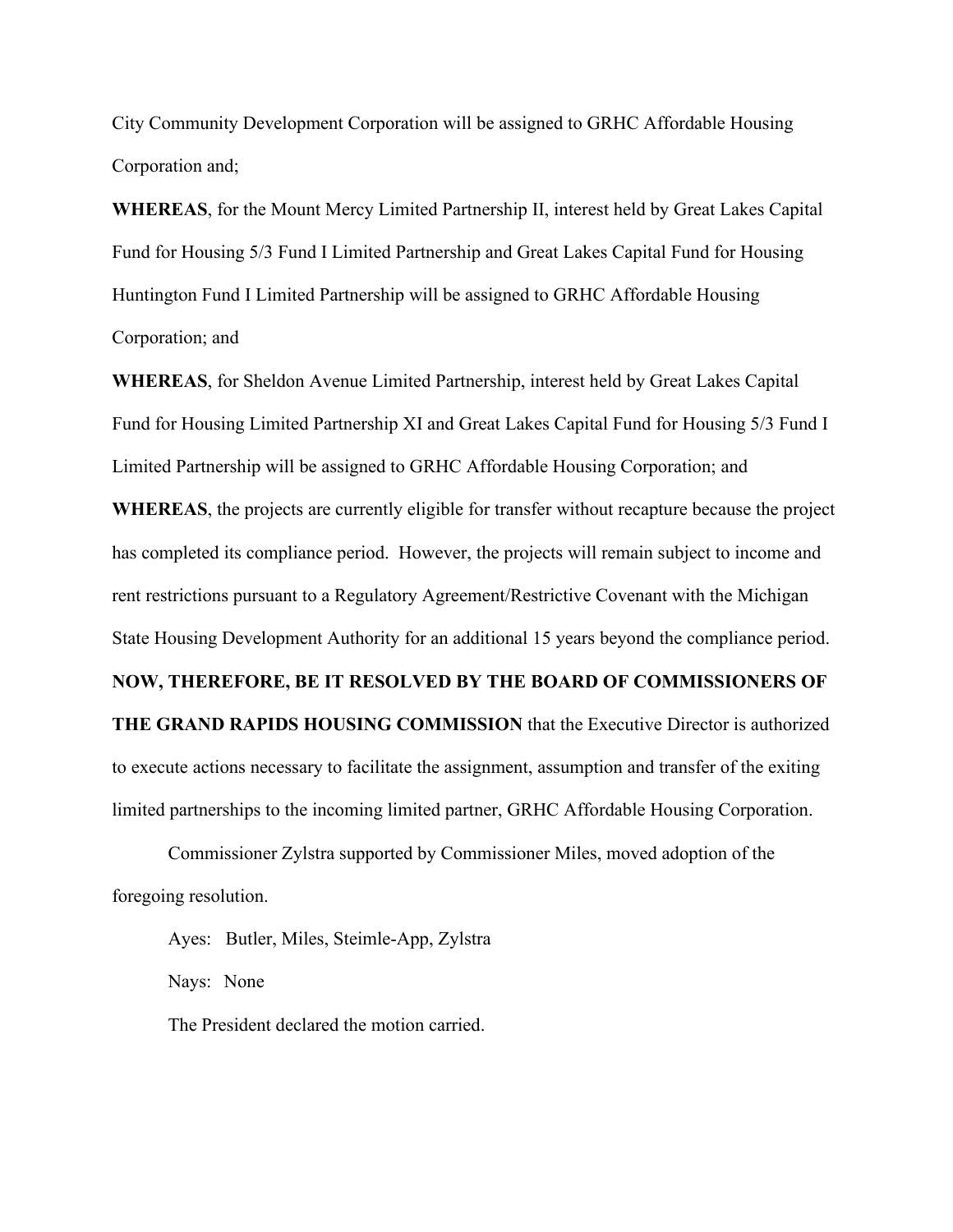7. The President presented the Commission with a copy of the resolution approving appointments to the Hope Community Corporation Board.

21-65 The following resolution was introduced and considered:

## **Resolution to Appoint Hope Community Housing Corporation Board Members**

**WHEREAS**, Hope Community Housing Corporation has vacant positions on its Board that must be filled to conduct business for the entity;

**WHEREAS**, Douglas A Dozeman's term has expired and he must be reappointed for another three-year period for  $2020 - 2023$ ;

**WHEREAS**, GRHC will appoint two of its Board members to the Hope Community Housing Corporation Board to conduct business with a quorum;

**WHEREAS**, the two GRHC Board members appointed will be Betty Zylstra for a term of

2021- 2024 and Bobbie Butler to fill the remainder of the existing term through 2022; and

**WHEREAS**, Officers will be as follows:

| Douglas Dozeman:      | President |
|-----------------------|-----------|
| Betty Zylstra:        | Treasurer |
| <b>Bobbie Butler:</b> | Secretary |

**NOW, THEREFORE, BE IT RESOLVED BY THE BOARD OF COMMISSIONERS OF THE GRAND RAPIDS HOUSING COMMISSION** that these appointments to the Hope Community Housing Corporation are made to facilitate business activities of the Corporation.

Commissioner Steimle-App supported by Commissioner Zylstra, moved adoption of the foregoing resolution.

Ayes: Butler, Miles, Steimle-App, Zylstra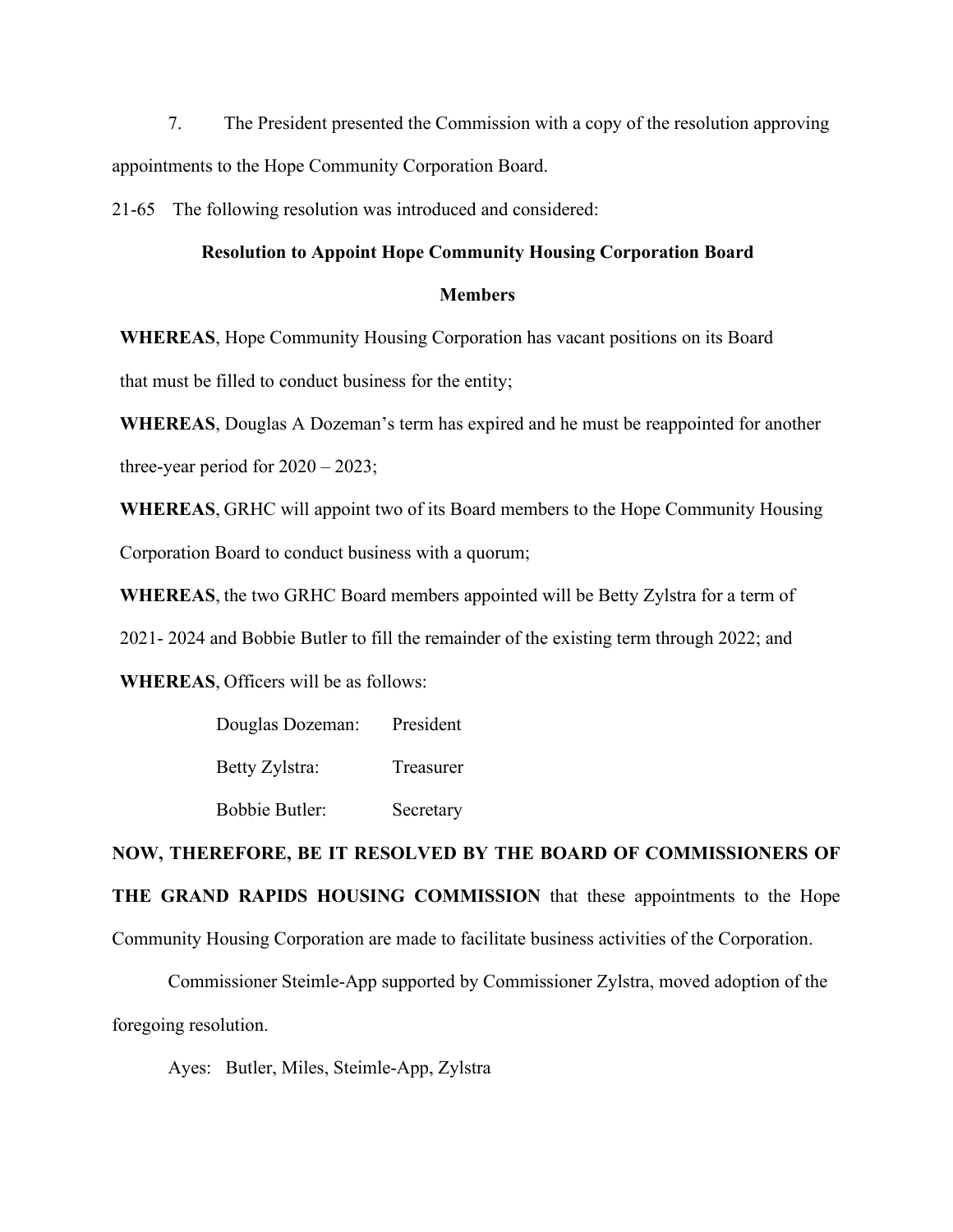Nays: None

The President declared the motion carried.

### **DIRECTOR'S REPORT**

1. The Executive Director presented the Board with a copy of the Vacancy Report for October 2021.

| <b>Adams Park</b>        | 11 |
|--------------------------|----|
| Campau Commons           | 2  |
| Scattered Site I-V       | 0  |
| <b>Public Hsg. Total</b> | 13 |
| <b>Creston Plaza</b>     | 5  |
| Hope Community           | 1  |
| <b>Leonard Terrace</b>   | 5  |
| Mt. Mercy                | 1  |
| <b>Ransom Tower</b>      | 11 |
| Sheldon Apts.            | 0  |
| <b>Overall Total</b>     | 36 |

2. The Executive Director presented the Board with a copy of the Section 8 Status Report for October 2021 which shows a 97.5% utilization rate.

3. The Executive Director presented the Board with a copy of the Personnel Report for November 2021.

4. The Executive Director informed the Board that while there have been setbacks with the Antoine Court opening, the first tenants are scheduled to move in during the current week. It will need to be fully occupied by the end of 2021 for tax credits.